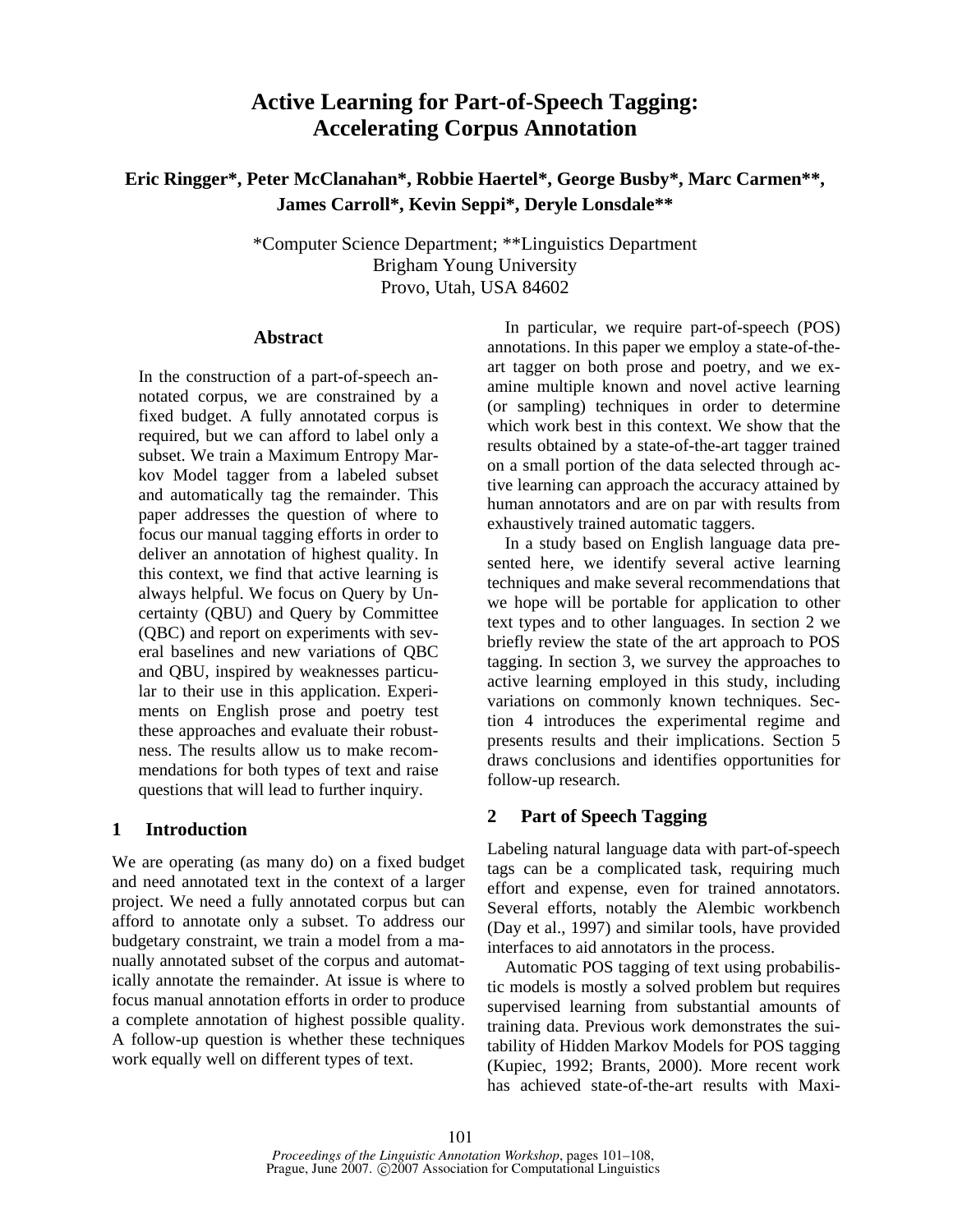mum entropy conditional Markov models (MaxEnt CMMs, or MEMMs for short) (Ratnaparkhi, 1996; Toutanova & Manning, 2000; Toutanova et al., 2003). Part of the success of MEMMs can be attributed to the absence of independence assumptions among predictive features and the resulting ease of feature engineering. To the best of our knowledge, the present work is the first to present results using MEMMs in an active learning framework.

An MEMM is a probabilistic model for sequence labeling. It is a Conditional Markov Model (CMM as illustrated in Figure 1) in which a Maximum Entropy (MaxEnt) classifier is employed to estimate the probability distribution  $p(t_i | \underline{w}, \underline{t}_{1..i-1}) \approx p_{ME}(t_i | w_i, f_i, t_{i-1}, t_{i-2})$  over possible labels  $t_i$  for each element in the sequence—in our case, for each word  $w_i$  in a sentence *w* . The MaxEnt model is trained from labeled data and has access to any predefined attributes (represented here by the collection  $f_i$ ) of the entire word sequence and to the labels of previous words ( $\underline{t}_{1,i-1}$ ). Our implementation employs an order-two Markov assumption so the classifier has access only to the two previous tags  $t_{i-1}, t_{i-2}$ . We refer to the features  $(w_i, f_i, t_{i-1}, t_{i-2})$  from which the classifier predicts the distribution over tags as "the local trigram context".

A Viterbi decoder is a dynamic programming algorithm that applies the MaxEnt classifier to score multiple competing tag-sequence hypotheses efficiently and to produce the best tag sequence, according to the model. We approximate Viterbi very closely using a fast beam search. Essentially, the decoding process involves sequential classification, conditioned on the (uncertain) decisions of the previous local trigram context classifications. The chosen tag sequence  $\hat{t}$  is the tag sequence maximizing the following quantity:

$$
\begin{aligned} \n\hat{\underline{t}} &= \arg \max_{\underline{t}} P(\underline{t} \mid \underline{w}) \\ \n&= \arg \max_{\underline{t}} \prod_{i=1..n} p_{\text{ME}}(t_i \mid w_i, \underline{f}_i, t_{i-1}, t_{i-2}) \n\end{aligned}
$$

The features used in this work are reasonably typical for modern MEMM feature-based POS tagging and consist of a combination of lexical, orthographic, contextual, and frequency-based information. In particular, for each word the following features are defined: the textual form of the word itself, the POS tags of the preceding two words, and the textual form of the following word. Following Toutanova and Manning (2000) approximately, more information is defined for words that are considered rare (which we define here as words that occur fewer than fifteen times). We consider the tagger to be near-state-of-the-art in terms of tagging accuracy.



**Figure 1. Simple Markov order 2 CMM, with focus on the i-th hidden label (or tag).** 

## **3 Active Learning**

The objective of this research is to produce more high quality annotated data with less human annotator time and effort. Active learning is an approach to machine learning in which a model is trained with the selective help of an oracle. The oracle provides labels on a sufficient number of "tough" cases, as identified by the model. Easy cases are assumed to be understood by the model and to require no additional annotation by the oracle. Many variations have been proposed in the broader active learning and decision theory literature under many names, including "active sampling" and "optimal sampling."

In active learning for POS tagging, as in other applications, the oracle can be a human. For experimental purposes, a human oracle is simulated using pre-labeled data, where the labels are hidden until queried. To begin, the active learning process requires some small amount of training data to seed the model. The process proceeds by identifying the data in the given corpus that should be tagged first for maximal impact.

# **3.1 Active Learning in the Language Context**

When considering the role of active learning, we were initially drawn to the work in active learning for classification. In a simple configuration, each instance (document, image, etc.) to be labeled can be considered to be independent. However, for active learning for the POS tagging problem we considered the nature of human input as an oracle for the task. As an approximation, people read sentences as propositional atoms, gathering contextual cues from the sentence in order to assemble the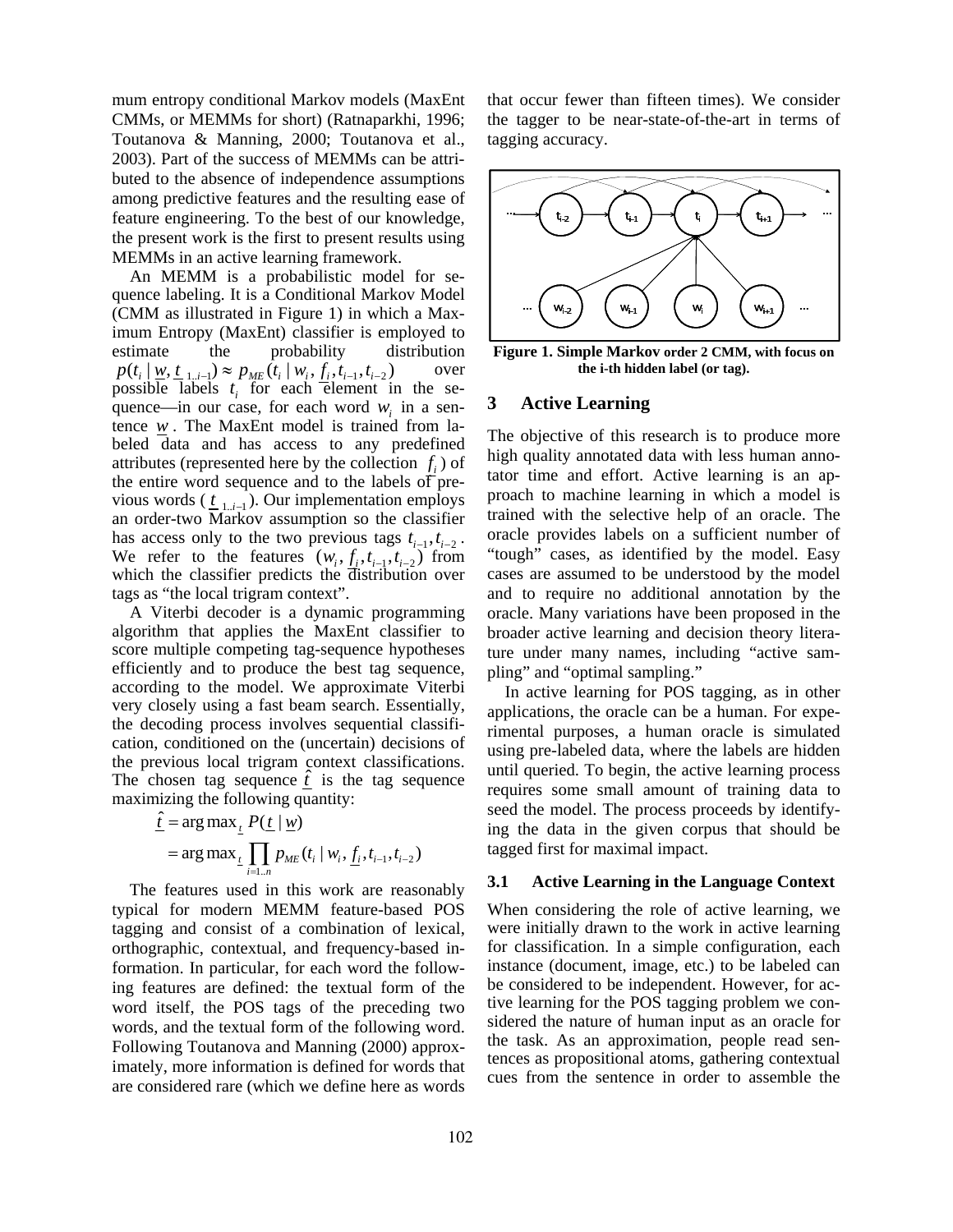meaning of the whole. Consequently, we thought it unreasonable to choose the word as the granularity for active learning. Instead, we begin with the assumption that a human will usually require much of the sentence or at least local context from the sentence in order to label a single word with its POS label. While focusing on a single word, the human may as well label the entire sentence or at least correct the labels assigned by the tagger for the sentence. Consequently, the sentence is the granularity of annotation for this work. (Future work will question this assumption and investigate tagging a word or a subsequence of words at a time.) This distinguishes our work from active learning for classification since labels are not drawn from a fixed set of labels. Rather, every sentence of length *n* can be labeled with a tag sequence drawn from a set of size  $T^n$ , where  $T$  is the size of the per-word tag set. Granted, many of the options have very low probability.

To underscore our choice of annotating at the granularity of a sentence, we also note that a maximum entropy classifier for isolated word tagging that leverages attributes of neighboring words but is blind to all tags—will underperform an MEMM that includes the tags of neighboring words (usually on the left) among its features. Previous experiments demonstrate the usefulness of tags in context on the standard Wall Street Journal data from the Penn Treebank (Marcus et al., 1999). A MaxEnt isolated word tagger achieves 93.7% on words observed in the training set and 82.6% on words unseen in the training set. Toutanova and Manning (2000) achieves 96.9% (on seen) and 86.9% (on unseen) with an MEMM. They surpassed their earlier work in 2003 with a "cyclic dependency network tagger", achieving 97.2%/89.05% (seen/unseen) (Toutanova et al., 2003). The generally agreed upon upper bound is around 98%, due to label inconsistencies in the Treebank. The main point is that effective use of contextual features is necessary to achieve state of the art performance in POS tagging.

In active learning, we employ several sets of data that we refer to by the following names:

- Initial Training: the small set of data used to train the original model before active learning starts
- Training: data that has already been labeled by the oracle as of step *i* in the learning cycle
- **Unannotated:** data not yet labeled by the oracle as of step *i*

 Test (specifically Development Test): labeled data used to measure the accuracy of the model at each stage of the active learning process. Labels on this set are held in reserve for comparison with the labels chosen by the model. It is the accuracy on this set that we report in our experimental results in Section 4.

Note that the Training set grows at the expense of the Unannotated set as active learning progresses.

Active Learning for POS Tagging consists of the following steps:

- 1. Train a model with Initial Training data
- 2. Apply model to Unannotated data
- 3. Compute potential informativeness of each sentence
- 4. Remove top *n* sentences with most potential informativeness from Unannotated data and give to oracle
- 5. Add *n* sentences annotated (or corrected) by the oracle to Training data
- 6. Retrain model with Training data
- 7. Return to step 2 until stopping condition is met.

There are several possible stopping conditions, including reaching a quality bar based on accuracy on the Test set, the rate of oracle error corrections in the given cycle, or even the cumulative number of oracle error corrections. In practice, the exhaustion of resources, such as time or money, may completely dominate all other desirable stopping conditions.

Several methods are available for determining which sentences will provide the most information. Expected Value of Sample Information (EVSI) (Raiffa & Schlaiffer, 1967) would be the optimal approach from a decision theoretic point of view, but it is computationally prohibitive and is not considered here. We also do not consider the related notion of query-by-model-improvement or other methods (Anderson & Moore, 2005; Roy & McCallum, 2001a, 2001b). While worth exploring, they do not fit in the context of this current work and should be considered in future work. We focus here on the more widely used Query by Committee (QBC) and Query by Uncertainty (QBU), including our new adaptations of these.

Our implementation of maximum entropy training employs a convex optimization procedure known as LBFGS. Although this procedure is relatively fast, training a model (or models in the case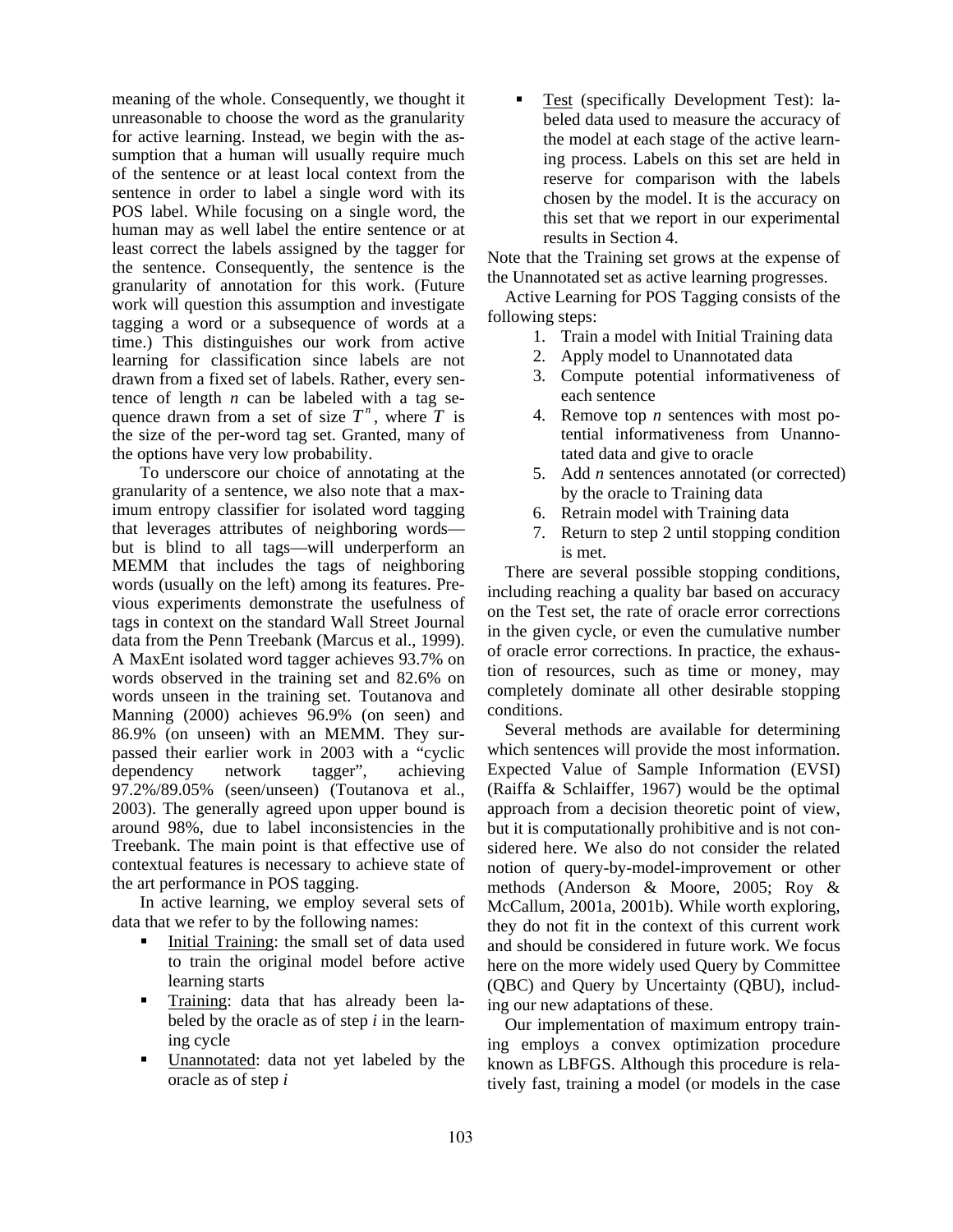of QBC) from scratch on the training data during every round of the active learning loop would prolong our experiments unnecessarily. Instead we start each optimization search with a parameter set consisting of the model parameters from the previous iteration of active learning (we call this "Fast MaxEnt"). In practice, this converges quickly and produces equivalent results.

# **3.2 Query by Committee**

Query by Committee (QBC) was introduced by Seung, Opper, and Sompolinsky (1992). Freund, Seung, Shamir, and Tishby (1997) provided a careful analysis of the approach. Engelson and Dagan (1996) experimented with QBC using HMMs for POS tagging and found that selective sampling of sentences can significantly reduce the number of samples required to achieve desirable tag accuracies. Unlike the present work, Engelson & Dagan were restricted by computational resources to selection from small windows of the Unannotated set, not from the entire Unannotated set. Related work includes learning ensembles of POS taggers, as in the work of Brill and Wu (1998), where an ensemble consisting of a unigram model, an N-gram model, a transformation-based model, and an MEMM for POS tagging achieves substantial results beyond the individual taggers. Their conclusion relevant to this paper is that different taggers commit complementary errors, a useful fact to exploit in active learning. QBC employs a committee of *N* models, in which each model votes on the correct tagging of a sentence. The potential informativeness of a sentence is measured by the total number of tag sequence disagreements (compared pair-wise) among the committee members. Possible variants of QBC involve the number of committee members, how the training data is split among the committee members, and whether the training data is sampled with or without replacement.

A potential problem with QBC in this application is that words occur with different frequencies in the corpus. Because of the potential for greater impact across the corpus, querying for the tag of a more frequent word may be more desirable than querying for the tag of a word that occurs less frequently, even if there is greater disagreement on the tags for the less frequent word. We attempted to compensate for this by weighting the number of disagreements by the corpus frequency of the word in the full data set (Training and Unannotated). Unfortunately, this resulted in worse performance; solving this problem is an interesting avenue for future work.

## **3.3 Query by Uncertainty**

The idea behind active sampling based on uncertainty appears to originate with Thrun and Moeller (1992). QBU has received significant attention in general. Early experiments involving QBU were conducted by Lewis and Gale (1994) on text classification, where they demonstrated significant benefits of the approach. Lewis and Catlett (1994) examined its application for non-probabilistic learners in conjunction with other probabilistic learners under the name "uncertainty sampling." Brigham Anderson (2005) explored QBU using HMMs and concluded that it is sometimes advantageous. We are not aware of any published work on the application of QBU to POS tagging. In our implementation, QBU employs a single MEMM tagger. The MaxEnt model comprising the tagger can assess the probability distribution over tags for any word

|                |     |                | <b>NN</b><br>VB | 0.85<br>0.13 |
|----------------|-----|----------------|-----------------|--------------|
| R <sub>B</sub> | DT  | - JJS          | CD.             | $2.0E - 7$   |
| Perhaps        | the | biggest hurdle |                 | $\cdots$     |

in its local trigram context, as illustrated in the example in Figure 2.

#### **Figure 2. Distribution over tags for the word "hurdle" in italics. The local trigram context is in boldface.**

In Query by Uncertainty (QBU), the informativeness of a sample is assumed to be the uncertainty in the predicted distribution over tags for that sample, that is the entropy of  $p_{\scriptscriptstyle M} (t_i | w_i, f_i, t_{i-1}, t_{i-2})$ . To determine the potential informativeness of a word, we can measure the entropy in that distribution. Since we are selecting sentences, we must extend our measure of uncertainty beyond the word.

## **3.4 Adaptations of QBU**

There are several problems with the use of QBU in this context:

• Some words are more important; i.e., they contain more information perhaps because they occur more frequently.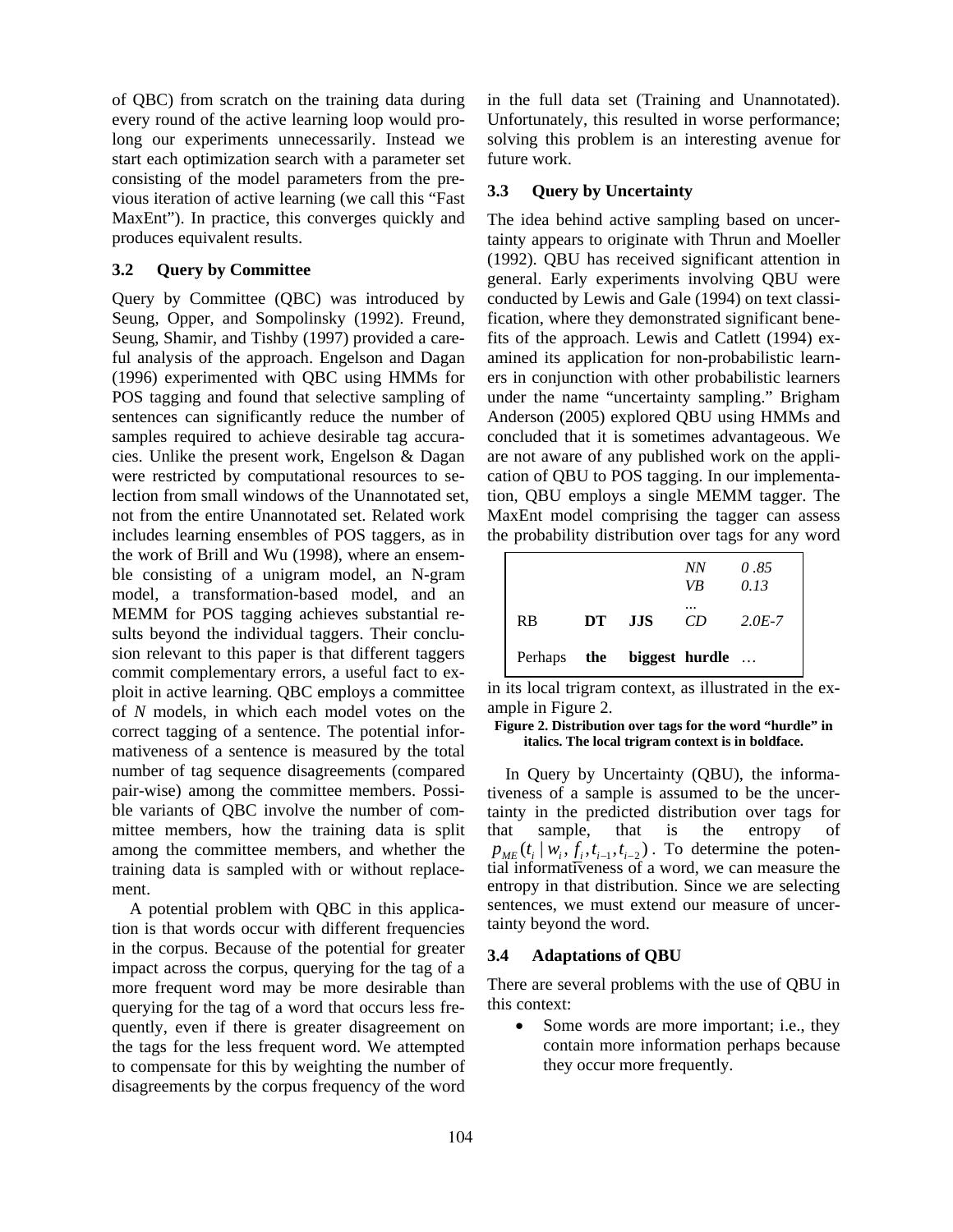• MaxEnt estimates per-word distributions over tags, not per-sentence distributions over tag sequences.

• Entropy computations are relatively costly. We address the first issue in a new version of QBU which we call "Weighted Query by Uncertainty" (WQBU). In WQBU, per-word uncertainty is weighted by the word's corpus frequency.

To address the issue of estimating per-sentence uncertainty from distributions over tag *sequences*, we have considered several different approaches. The per-word (conditional) entropy is defined as follows:

$$
H(T_i | w_i, \underline{f}_i, t_{i-1}, t_{i-2})
$$
  
= 
$$
-\sum_{t_i \in \text{Tagset}} p_{ME}(t_i | w_i, \underline{f}_i, t_{i-1}, t_{i-2})
$$

$$
\cdot \log p_{ME}(t_i | w_i, f_i, t_{i-1}, t_{i-2})
$$

where  $T_i$  is the random variable for the tag  $t_i$  on word *wi* , and the features of the context in which *wi* occurs are denoted, as before, by the collection  $f_i$ <sup>*i*</sup> and the prior tags  $t_{i-1}, t_{i-2}$ . It is straightforward  $\overline{10}$  calculate this entropy for each word in a sentence from the Unannotated set, if we assume that previous tags  $t_{i-1}$ ,  $t_{i-2}$  are from the Viterbi (best) tag sequence (for the entire sentence) according to the model.

For an entire sentence, we estimate the tagsequence entropy by summing over all possible tag sequences. However, computing this estimate exactly on a 25-word sentence, where each word can be labeled with one of 35 tags, would require  $35^{25}$  $= 3.99*10^{38}$  steps. Instead, we approximate the persentence tag sequence distribution entropy by summing per-word entropy:

$$
\hat{H}(\underline{T} \mid \underline{w}) \approx -\sum_{w_i \in \underline{w}} H(T_i \mid w_i, \underline{f}_i, t_{i-1}, t_{i-2})
$$

This is the approach we refer to as QBU in the experimental results section. We have experimented with a second approach that estimates the per-sentence entropy of the tag-sequence distribution by Monte Carlo decoding. Unfortunately, current active learning results involving this MC POS tagging decoder are negative on small Training set sizes, so we do not present them here. Another alternative approximation worth pursuing is computing the per-sentence entropy using the n-best POS tag sequences. Very recent work by Mann and McCallum (2007) proposes an approach in which exact sequence entropy can be calculated efficiently. Further experimentation is required to compare our approximation to these alternatives.

An alternative approach that eliminates the overhead of entropy computations entirely is to estimate per-sentence uncertainty with  $1 - P(t)$ , where  $\hat{t}$  is the Viterbi (best) tag sequence. We call this scheme QBUV. In essence, it selects a sample consisting of the sentences having the highest probability that the Viterbi sequence is wrong. To our knowledge, this is a novel approach to active learning.

## **4 Experimental Results**

In this section, we examine the experimental setup, the prose and poetry data sets, and the results from using the various active learning algorithms on these corpora.

#### **4.1 Setup**

The experiments focus on the annotation scenario posed earlier, in which budgetary constraints afford only some number *x* of sentences to be annotated. The *x*-axis in each graph captures the number of sentences. For most of the experiments, the graphs present accuracies on the (Development) Test set. Later in this section, we present results for an alternate metric, namely number of words corrected by the oracle.

In order to ascertain the usefulness of the active learning approaches explored here, the results are presented against a baseline in which sentences are selected randomly from the Unannotated set. We consider this baseline to represent the use of a state-of-the-art tagger trained on the same amount of data as the active learner. Due to randomization, the random baseline is actually distinct from experiment to experiment without any surprising deviations. Also, each result curve in each graph represents the average of three distinct runs.

Worth noting is that most of the graphs include active learning curves that are run to completion; namely, the rightmost extent of all curves represents the exhaustion of the Unannotated data. At this extreme point, active learning and random sample selection all have the same Training set. In the scenarios we are targeting, this far right side is not of interest. Points representing smaller amounts of annotated data are our primary interest.

In the experiments that follow, we address several natural questions that arise in the course of applying active learning. We also compare the va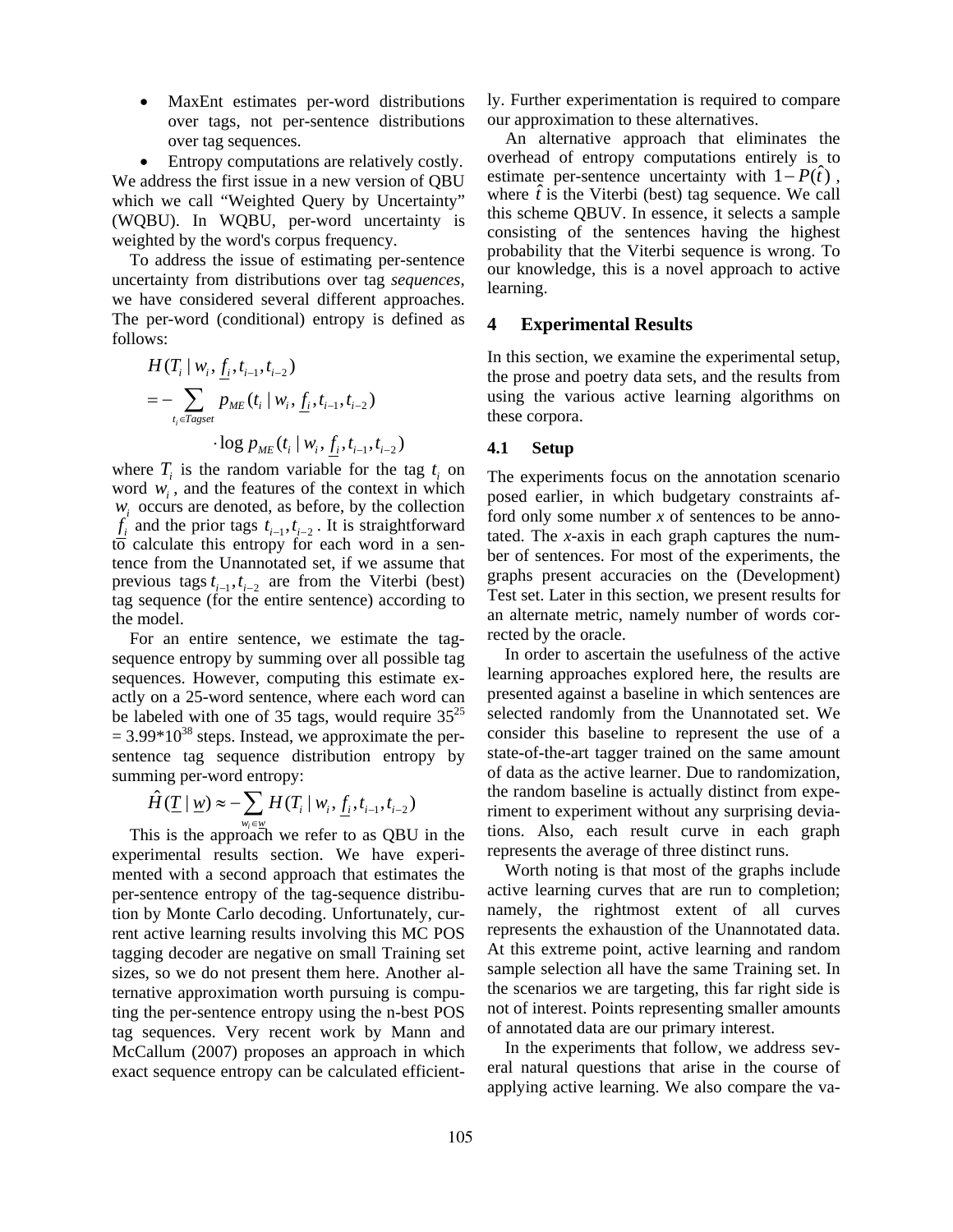riants of QBU and QBC. For QBC, committee members divide the training set (at each stage of the active learning process) evenly. All committee members and final models are MEMMs. Likewise, all variants of QBU employ MEMMs.

#### **4.2 Data Sets**

The experiments involve two data sets in search of conclusions that generalize over two very different kinds of English text. The first data set consists of English prose from the POS-tagged onemillion-word Wall Street Journal text in the Penn Treebank (PTB) version 3. We use a random sample of the corpus constituting 25% of the traditional training set (sections 2–21). Initial Training data consists of 1% of this set. We employ section 24 as the Development Test set. Average sentence length is approximately 25 words.

Our second experimental set consists of English poetry from the British National Corpus (BNC) (Godbert & Ramsay, 1991; Hughes, 1982; Raine, 1984). The text is also fully tagged with 91 parts of speech from a different tag set than the one used for the PTB. The BNC XML data was taken from the files B1C.xml, CBO.xml, and H8R.xml. This results in a set of 60,056 words and 8,917 sentences.

## **4.3 General Results**

To begin, each step in the active learning process adds a batch of 100 sentences from the Unannotated set at a time. Figure 3 demonstrates (using QBU) that the size of a query batch is not significant in these experiments.

The primary question to address is whether active learning helps or not. Figure 4 demonstrates that QBU, QBUV, and QBC all outperform the random baseline in terms of total, per-word accuracy on the Test set, given the same amount of Training data. Figure 5 is a close-up version of Figure 4, placing emphasis on points up to 1000 annotated sentences. In these figures, QBU and QBUV vie for the best performing active learning algorithm. These results appear to give some useful advice captured in Table 1. The first column in the table contains the starting conditions. The remaining columns indicate that for between 800-1600 sentences of annotation, QBUV takes over from QBU as the best selection algorithm.

The next question to address is how much initial training data should be used; i.e., when should we

start using active learning? The experiment in Figure 6 demonstrates (using QBU) that one should use as little data as possible for Initial Training Data. There is always a significant advantage to starting early. In the experiment documented in



**Figure 3. Varying the size of the query batch in active learning yields identical results after the first query batch.** 



**Figure 4. The best representatives of each type of active learner beat the baseline. QBU and QBUV trade off the top position over QBC and the Baseline.** 



**Figure 5. Close-up of the low end of the graph from Figure 4. QBUV and QBU are nearly tied for best performance.**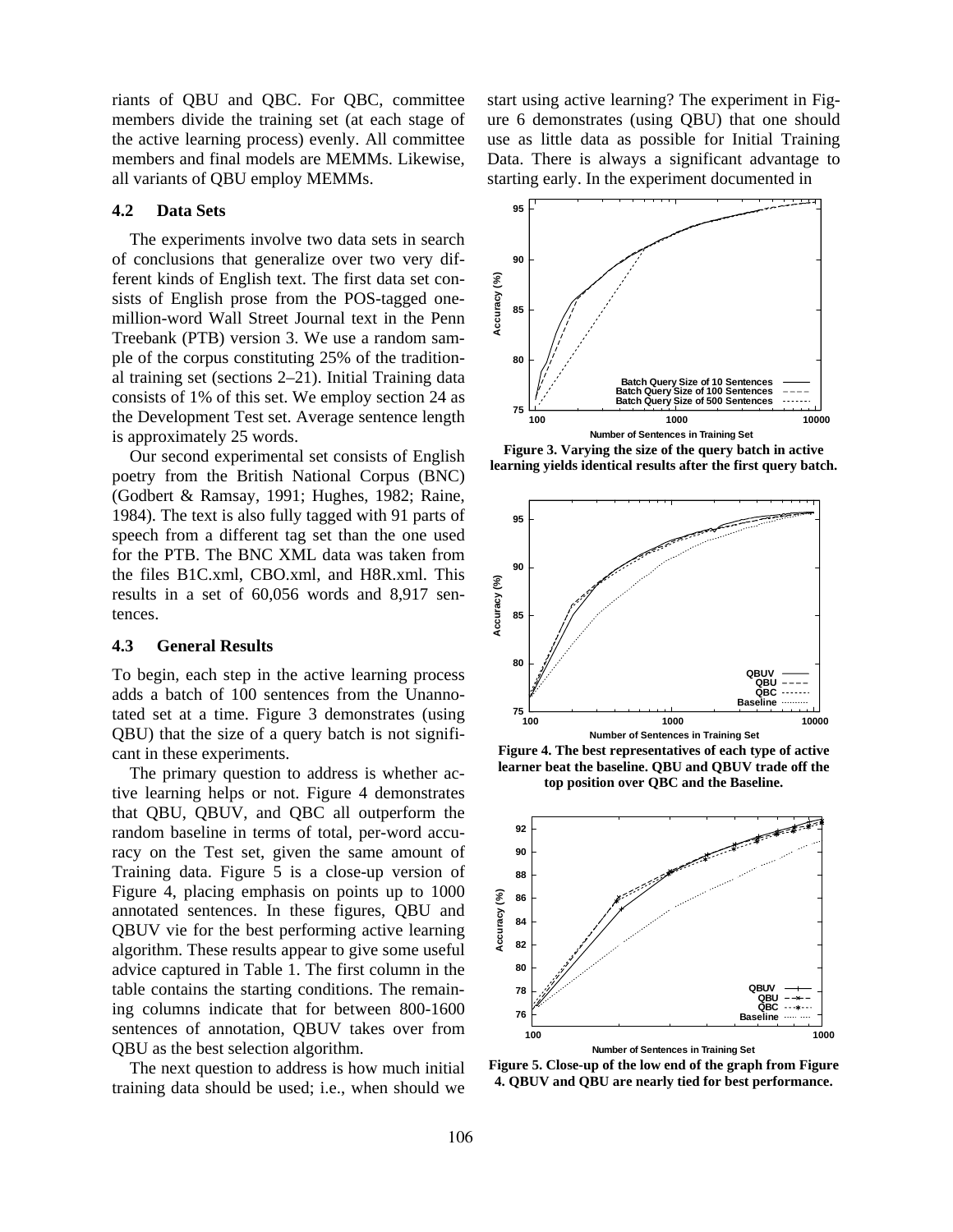this figure, a batch query size of one was employed in order to make the point as clearly as possible. Larger batch query sizes produce a graph with similar trends as do experiments involving larger Unannotated sets and other active learners.

|             | 100   | 200   | 400   | 800   | 1600  | 3200  | 6400  |
|-------------|-------|-------|-------|-------|-------|-------|-------|
| <b>OBU</b>  | 76.26 | 86.11 | 90.63 | 92.27 | 93.67 | 94.65 | 95.42 |
| <b>OBUV</b> | 76.65 | 85.09 | 89.75 | 92.24 | 93.72 | 94.96 | 95.60 |
| OBC         | 76.19 | 85.77 | 89.37 | 91.78 | 93.49 | 94.62 | 95.36 |
| Base        | 76.57 | 82.13 | 86.68 | 90.12 | 92.49 | 94.02 | 95.19 |

**Table 1. The best models (on PTB WSJ data) with various amounts of annotation (columns).** 



#### **4.4 QBC Results**

An important question to address for QBC is what number of committee members produces the best results? There was no significant difference in results from the QBC experiments when using between 3 and 7 committee members. For brevity we omit the graph.

### **4.5 QBU Results**

For Query by Uncertainty, the experiment in Figure 7 demonstrates that QBU is superior to QBUV for low counts, but that QBUV slightly overtakes QBU beyond approximately 300 sentences. In fact, all QBU variants, including the weighted version, surpassed the baseline. WQBU has been omitted from the graph, as it was inferior to straightforward QBU.

## **4.6 Results on the BNC**

Next we introduce results on poetry from the British National Corpus. Recall that the feature set employed by the MEMM tagger was optimized for performance on the Wall Street Journal. For the experiment presented in Figure 8, all data in the Training and Unannotated sets is from the BNC, but we employ the same feature set from the WSJ experiments. This result on the BNC data shows first of all that tagging poetry with this tagger leaves a final shortfall of approximately 8% from the WSJ results. Nonetheless and more importantly, the active learning trends observed on the WSJ still hold. QBC is better than the baseline, and QBU and QBUV trade off for first place. Furthermore, for low numbers of sentences, it is overwhelmingly to one's advantage to employ active learning for annotation.



**Figure 7. QBUV is superior to QBU overall, but QBU is better for very low counts. Both are superior to the random baseline and the Longest Sentence (LS) baseline.** 



**Figure 8. Active learning results on the BNC poetry data. Accuracy of QBUV, QBU, and QBC against the random baseline. QBU and QBUV are nearly indistinguishable.**